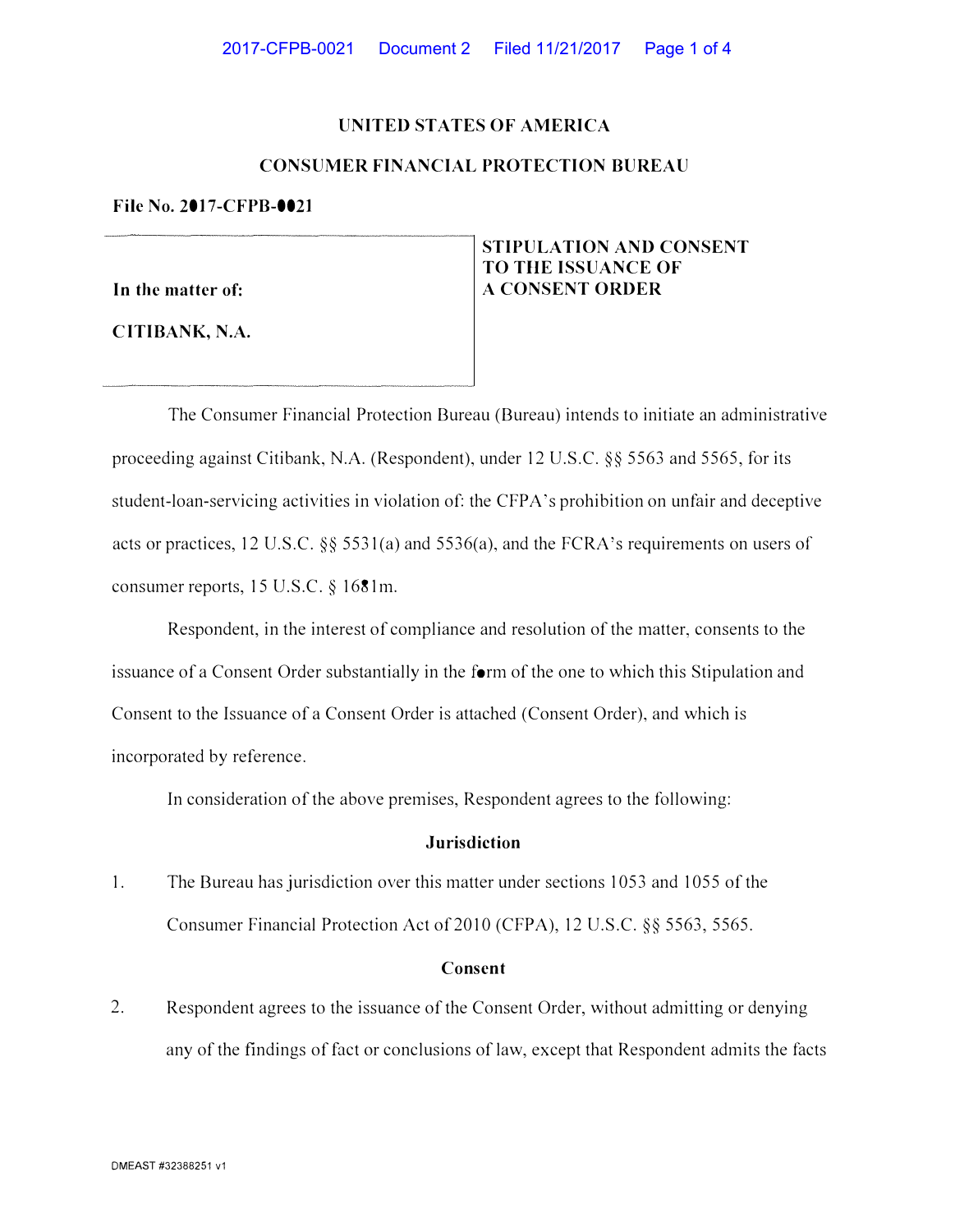### 2017-CFPB-0021 Document 2 Filed 11/21/2017 Page 2 of 4

necessary to establish the Bureau's jurisdiction over Respondent and the subject matter of this action.

- 3. Respondent agrees that the Consent Order will be deemed an "order issued with the consent of the person concerned" under 12 U.S.C.  $\S$  5563(b)(4), and agrees that the Consent Order will become a final order, effective upon issuance, and will be fully enforceable by the Bureau under 12 U.S.C. §§ 5563(d)(1) and 5565.
- 4. Respondent voluntarily enters into this Stipulation and Consent to the Issuance of <sup>a</sup> Consent Order.
- 5. The Consent Order resolves only Respondent's potential liability for law violations that the Bureau asserted or might have asserted based on the practices described in Section IV of the Consent Order, to the extent such practices occurred before the Effective Date and the Bureau knows about them as of the Effective Date. Respondent acknowledges that no promise or representation has been made by the Bureau or any employee, agent, or representative of the Bureau, about any liability outside of this action that may have arisen or may arise from the facts underlying this action or immunity from any such liability.
- 6. Respondent agrees that the facts described in Section IV of the Consent Order will be taken as true and be given collateral estoppel effect, without further proof, in any proceeding before the Bureau to enforce the Consent Order, or in any subsequent civil litigation by the Bureau to enforce the Consent Order or its rights to any payment or monetary judgment under the Consent Order.
- 7. The terms and provisions of this Stipulation and the Consent Order will be binding upon, and inure to the benefit of, the parties hereto and their successors in interest.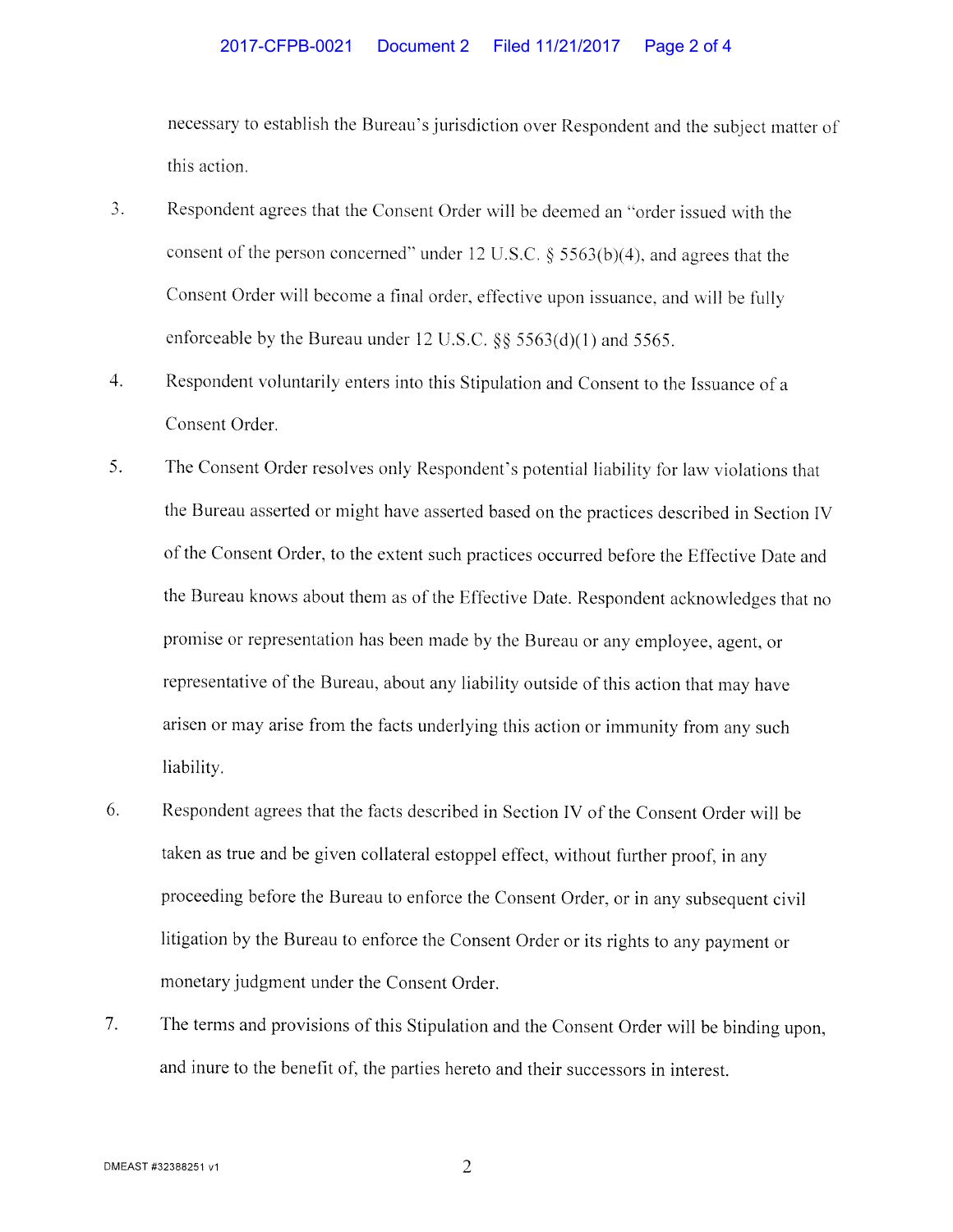8. Respondent agrees that the Bureau may present the Consent Order to the Bureau Director for signature and entry without further notice.

#### **Waivers**

- 9. Respondent, by consenting to this Stipulation, waives:
	- a. Any right to service of the Consent Order, and agrees that issuance of the Consent Order will constitute notice to the Respondent of its terms and conditions;
	- b. Any objection to the jurisdiction of the Bureau, including, without limitation, under section 1053 of the CFPA, 12 U.S.C. § 5563;
	- c. The rights to all hearings under the statutory provisions under which the proceeding is to be or has been instituted; the filing of proposed findings of fact and conclusions of law; proceedings before, and a recommended decision by, a hearing officer; all post-hearing procedures; and any other procedural right available under section 1053 of the CFPA, 12 U.S.C. § 5563, or 12 C.F.R. Part 1081;
	- d. The right to seek any administrative or judicial review of the Consent Order;
	- e. Any claim for fees, costs or expenses against the Bureau, or any of its agents or employees, and any other governmental entity, related in any way to this enforcement matter or the Consent Order, whether arising under common law or under the terms of any statute, including, but not limited to the Equal Access to Justice Act and the Small Business Regulatory Enforcement Fairness Act of 1996; for these purposes, Respondent agrees that Respondent is not the prevailing party in this action because the parties have reached a good faith settlement;
	- f. Any other right to challenge or contest the validity of the Consent Order;